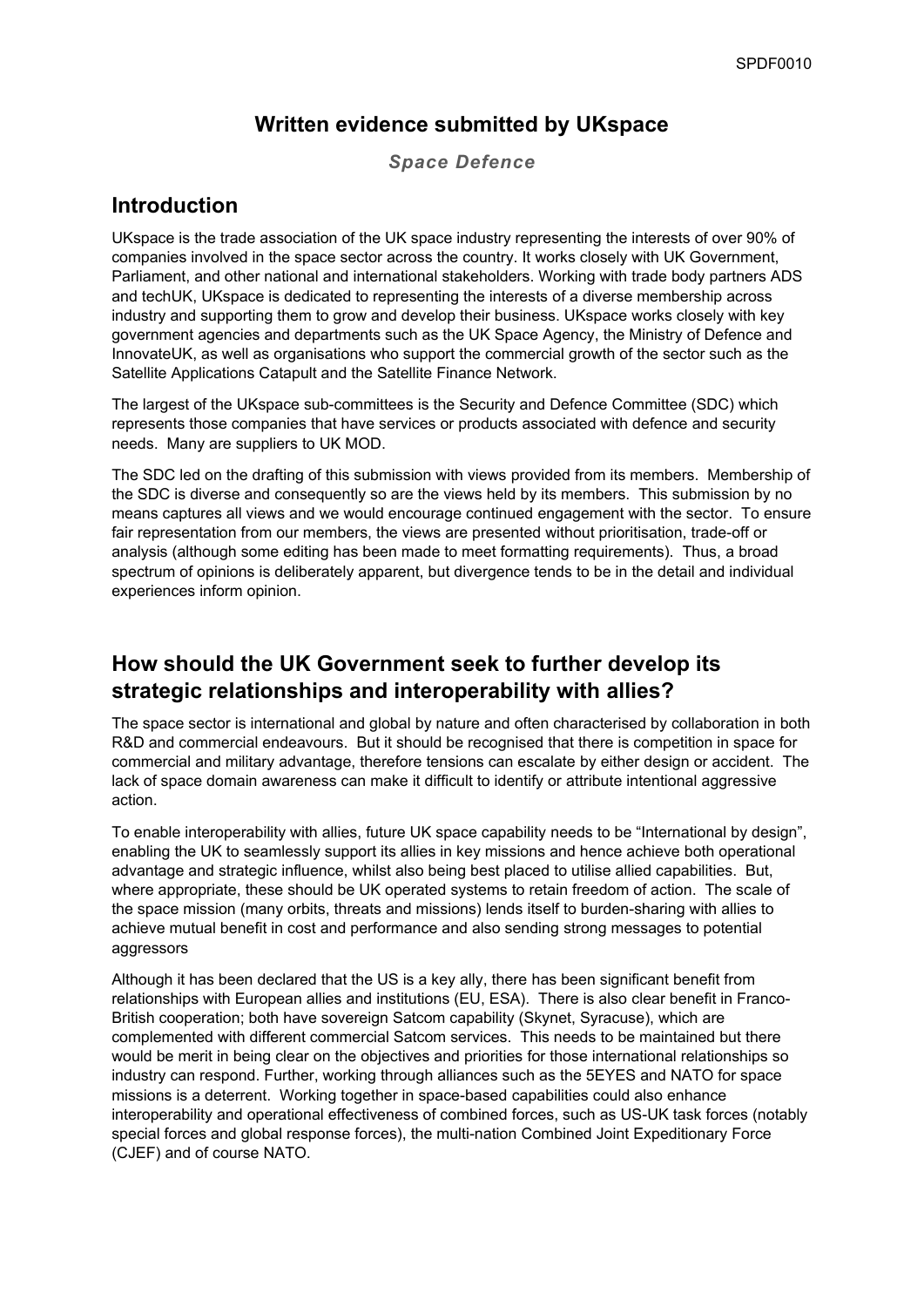The work the UK has done at the UN to agree norms of behaviour in space has demonstrated global leadership in the sector. This endeavour is imperative to agree standards for the sustainable and safe use of space and to ensure commercial operators can have confidence in the domain. It will also enable defence and security agencies to recognise behaviours that may be malicious. This enables the exchange of data supporting identification and attribution of unacceptable space behaviour (and using space for attribution of other domain behaviours).

The UK should leverage its expertise in certain technology areas to galvanise relationships with allies such as PNT, EO/ISR and Satcom where allies can interoperate. Or build on world-leading technologies (such as quantum) to secure strategic advantage in the sector. Success will be dependent on engaging in cross-party dialogue with Allies to fully understand the UK national defence space landscape. This should involve mapping existing capabilities, identifying future capabilities required, and completing a gap analysis.

Defence should leverage key strengths in new and emerging technologies including Quantum Technology which has applicability across a variety of space domains including PNT, sensing, secure communications and data analytics.

Many UK space companies are subsidiaries of multinationals. This global reach offers opportunity. Major space programmes ebb and flow on a cycle, therefore we cannot rely on home grown companies and national opportunities alone to sustain capability. Adopting a collaborative approach should be a key tenant of future planning, reflecting our desire to work with our key allies. So future UK space capabilities should be planned not just for sovereign needs but for supporting exchange of benefits with allies and realising export potential. Strong international industrial links underpin strong diplomatic relationships.

We should look to significantly increase commitment to collaborative R&D projects between the UK and other nations, particularly the US. This will allow the UK to lead in areas where we have a strong capability heritage and to influence export markets at an early stage.

Champion standardisation with converging commercial technologies might be adopted. This is most germane in the telecoms area: including. co-operation with the US and German Defence departments on satcom and LTE/5G which could provide standardisation for high bandwidth military communications on the move.

# **Where can the UK most effectively develop and deploy its own sovereign defence capabilities**

#### *General Points*

There needs to be a clear definition of 'sovereign' so that industry can understand how to deliver to those requirements. Freedom of action and operational advantage do not necessarily mean 'UKbuilt', but relates more to ownership and operation of those systems.

There are security and economic benefits from pursuing as much 'on-shoring' as possible. Sovereign control of assets extends to appropriate assurance in the design, supply chain, integration and test. However, the government needs to guard against making this definition prohibitive for inward investment or adding unnecessary cost to systems. The MOD "Assured Capability" (AC) approach provides some useful guidance to define this more intelligently.

By definition, both space and many parts of a ground segment or ground-based Space Domain Awareness / space surveillance and tracking (SDA/SST) capability are outside "the UK", sometimes on UK territories – a global advantage that we should use more. Previous discussions with UK government in this area have struggled with a workable definition of "sovereign" that takes account of these issues.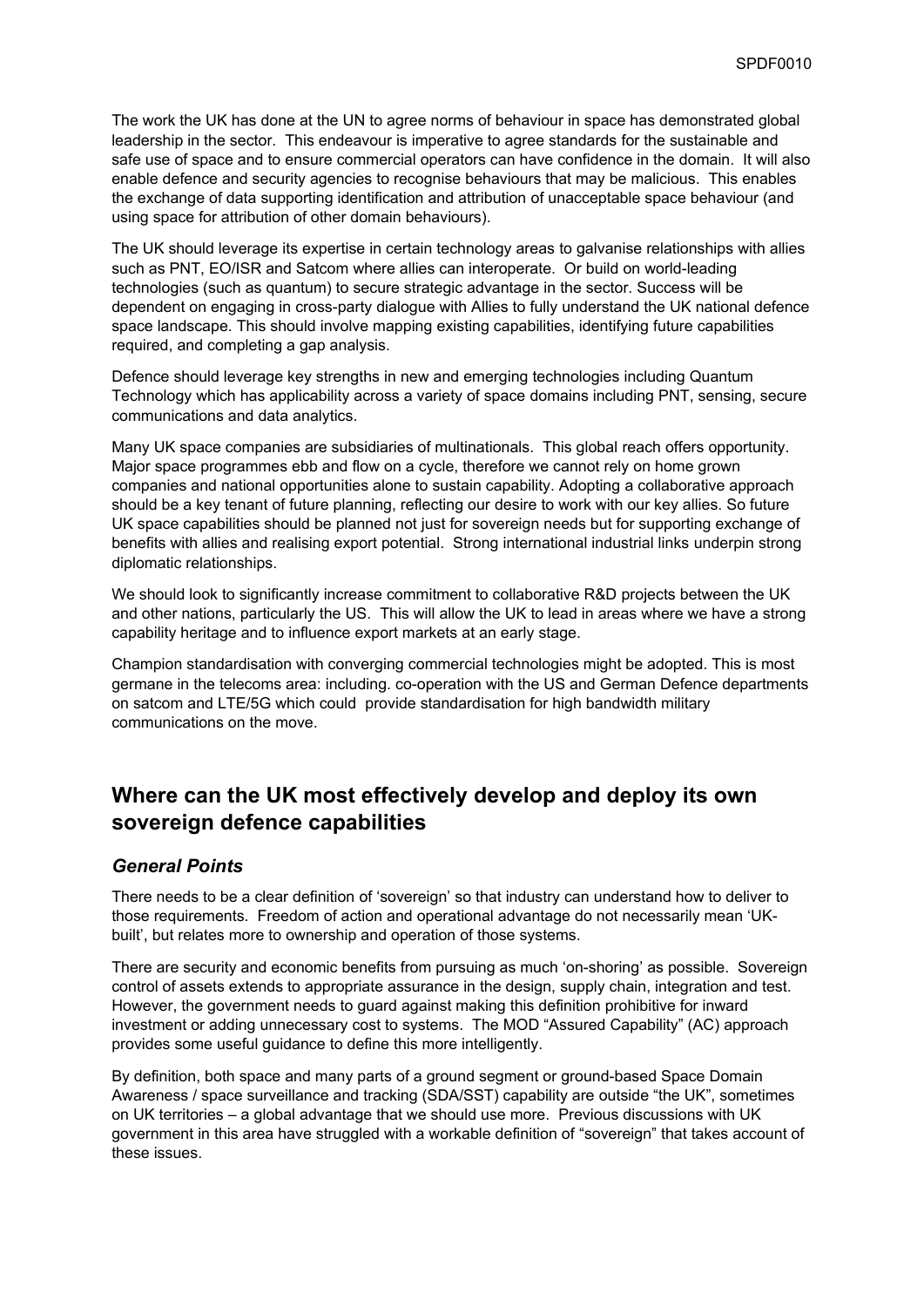Defence should be looking at platforms and architectures that support multiple and different missions through life and capabilities such as reprogrammable, multi-purpose systems (satellites and infrastructure). With a focus on rapid technology refresh, lower unit price with shorter life expectancy and lower risk (security, system, and operational), easy prototyping, lower cost components, etc.

### *Space Situational Awareness*

The UK already plays a part here, and has obligations to monitor UK operated and licenced systems. There is a need to maintain links to allies' capability to support, burden share, enhance and increase mutual resilience. Commercial capability is evolving very quickly and that needs to be drawn into a coherent UK 'space picture'.

The UK can most effectively develop and deploy its own sovereign defence capabilities by treating space-related information and data as both a strategic asset and a powerful tool to mitigate both natural and man-made threats in the space environment. In so doing it can support not only the Defence perspective but also the wider national space sustainability agenda (which should in our view be a key tenet of the nascent National Space Strategy). Treating space-related information in this way requires a deep understanding of the origin and characteristics of the data (including its fidelity and quality) as well as a strong commitment to share the understanding derived from it with other likeminded nations to provide a means for ensuring security and prosperity in space.

Furthermore, the introduction of specific UK capabilities, for example in ground and space based sensors (ideally established in collaboration with commonwealth partners) as well as enhanced understanding through data processing and analysis, could lend great weight and credibility to both our own sovereign aspirations and the role we aspire to play with our Allies and partners.

Enabling the safe of use space is a cross-government endeavour. Some members suggest that Space Command should provide the security element (Space Domain Awareness - SDA) and a civil organisation such as the UKSA should be the SSA (Space Situational Awareness). A partnership akin to the Air Command - CAA relationship.

We should focus on the need to develop the infrastructure and skillsets for an independent (yet collaborative) civil space surveillance capability to provide SSA for space sustainability and the foundation on which Defence can develop SDA as part of the Defence Space Strategy.

### *PNT (Position, Navigation, Timing) services, in the context of the UK's exit from the EU's Galileo and EGNOS programmes*

PNT information is vital in transport, communications, energy distribution, finance and emergency response.

There are many alternative solutions to meet the UK's PNT needs. Existing systems will continue to be used where applicable. There is huge potential to collaborate with allies and/or utilise other GNSS systems to: aggregate for resilience, leverage comms systems with multi-band antennas, link into ground-based systems. In addition, the next generation of US GPS programme is underway and the UK could seek a role in that capability.

UK should approach PNT in terms of CNI resilience first. Resilient PNT needs the ability to utilise multiple systems and resilience solutions to assure technical and commercial choice and real resilience. The answer may not just be a "sovereign" constellation but considered use of commercial, EU and allied assets.

Access to PNT services is fundamental to enabling military operations. With growing threats exploiting obvious weaknesses in current GNSS, there is a clear need for alternative options. Ownership or access to global alternatives (space and terrestrial) are needed with these integrated to deliver an assured service to military users.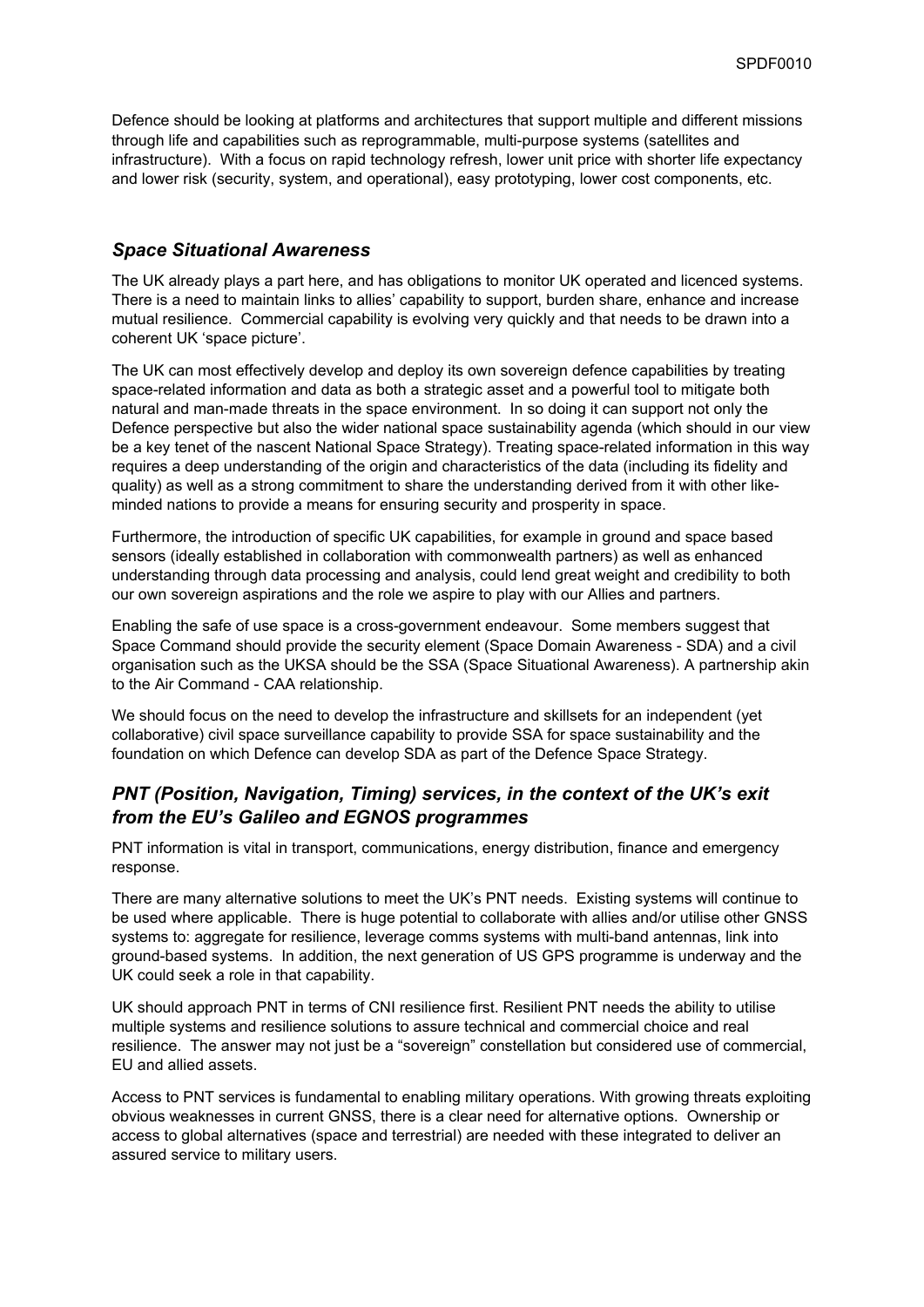Even a temporary loss of GNSS could have serious consequences for critical national infrastructure and Defence operations. Quantum technology can mitigate the jamming and space weather threat through new optical or quantum clocks. On the ground, these can provide backup timing. In space, they may be used to upgrade satellite navigation systems, improving the resilience of our GNSS systems.

### *Intelligence, Surveillance and Reconnaissance (ISR)*

The case could be made for a "UK NRO" within UK Space Command to lead on ISR from space. This must be integrated with wider defence, national and international ISR capabilities and linked to other information and intelligence sources.

The UK currently relies on OSINT (Open Source Intelligence), commercial remote sensing (from UK and global companies) and Allies (especially the US). The key sovereign element could be focussed on the analyst capability of these different information sources. There is a need for greater autonomy and intelligence processing of ISR sensor data. This should embrace AI and ML algorithms working in tandem with real-time in-orbit data processing and fusion. Enabling defence to deliver multi-domain integration and ensure resilient connectivity across defence and into wider government.

Many members support the IR's recommendation to develop a UK EO/ISR constellation, as this plays to national industrial strengths in smallsat and UK launch from a strategic perspective. We can offer this UK capability to allies as burden sharing.

#### *Communications*

The UK has invested in independent military satellite communications capability (currently delivered and managed by industry) and this continues to be a core capability. But future systems could deliver to more cross-government requirements to maximise value for money. In addition, the military communications needs cannot be met by a military system alone and will need to access commercial systems (at all orbits) and allies systems (as it does now with the UK partnership and investment in the US' AEHF capability) to meet the overall needs. The seamless integration of these capabilities into the Military mission needs to be a focus, including technical and commercial enablers.

There is some convergence between satcom and terrestrial systems so there needs to be investment in terminal technology to best leverage different space-based assets. The US SDA approach of commercial and defence integration utilising more bearers (including constellations and ground systems) improves resilience and robustness and enables freedom of action.

The UK should continue to invest in quantum cryptography. The benefits and resilience that this technology affords for Defence is potentially significant.

### *Command and Control*

As the UK invests in multiple future space-based systems there needs to be thought given to consolidation of the ground architectures and control systems. There is an opportunity for a single, resilient, architecture capable of monitoring and controlling future space assets as well as the transmission of the information (PNT, ISR and data) they deliver. .

# **How vulnerable are our space assets to deliberate attack, both physical and otherwise, and what steps can be taken to improve their resilience (with regard both to defence capabilities and other critical national infrastructure)?**

The UK is currently highly reliant upon other nations to provide Space surveillance data from which we develop a view of the vulnerability of our Space assets. The steps that can be taken to improve resilience should be based around developing and sustaining our sovereign (and therefore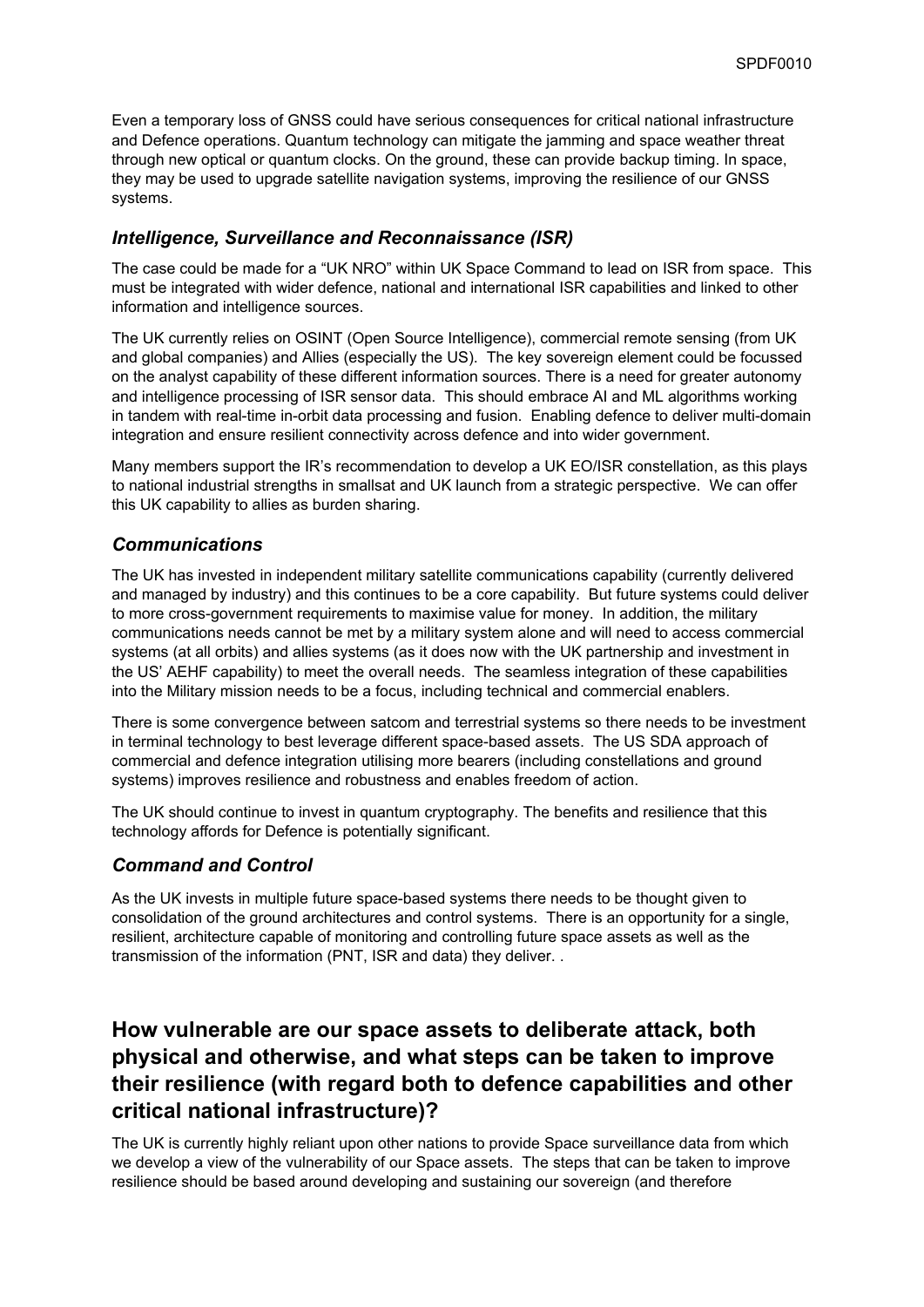operationally assured) Space Domain Awareness capability, focused around the strategic importance of data and the valuable understanding that can be derived from it.

Space based systems are increasingly vulnerable and there is clear intent from some adversaries to undermine or attack them. Threats to systems can include attacking the space assets (hard and soft kill), jamming and interference (optical to RF), attack of the ground system (spacecraft to ground segment), or interdiction through the supply chain and the cyber domain. Aggressor actions can be sub-threshold and justified as legitimate manoeuvres sometime utilising apparently 'commercial' systems.

To mitigate threats it is imperative that the whole of the system is defended, as the ground segment is often most vulnerable to intercept, disrupt or destroy, especially a widely dispersed LEO ground segment that is harder to protect. A robust terrestrial architecture is required similar to other parts of the UK's telecommunications CNI, with intrinsic strong cyber protection. Many allies systems design space capabilities to be less reliant on the ground architecture to improve their survivability in the case of ground attack, utilising technologies such as inter-satellite links.

Non-destructive interception of satellites remains difficult but many nations have demonstrated such capabilities and the threat alone results in a loss of manoeuvre. Political and operational strategies and capabilities are needed to counter these threats.

Protection measures could involve the permanent or temporary modification of a satellite's observable signature, or changes to a satellite's concept of operations. Other, more active options include deliberate attempts to interfere with adversaries' SSA system operations through RF countermeasures that are already a well-established feature of terrestrial military systems.

Work with allies to create operational, technical, commercial and (inter) national resilience (i.e. a national system maybe easier to target than one supporting allies and / or enterprise or consumer traffic).

Also noted:

- Training should also be a prominent strategy in developing understanding of the issues and operator resilience.
- The commercial and defence investment activities are driven by ongoing risk assessment and mitigation approaches for all assets in the wider system; commercial dual use and defence.
- Deliberate debris-creating destruction of satellites needs to be internationally banned.
- Consider legislating so that civilian spot beams can be commandeered (i.e. steered) to where defence needs them

# **How can defence industrial policy ensure that investment and innovation in the private space sector is harnessed to align with the UK's defence requirements?**

Moving to a more fully-funded approach, particularly expanding the existing SME full-funding to mid-Tier UK companies would fuel more investment in the UK space supply chain.

The recent Defence Industrial Strategy (DIS) provides opportunities for better understanding of IPR and liability, along with strategic partnering possibilities. Traditionally Dstl have appeared reticent in adopting these principles, culturally more comfortable with a customer supplier relationship and control of IPR. This willingness for more of a strategic partnership approach with key industry players and custodians of important parts of the UK's CNI will be essential to leverage wider investment and innovation taking place that can be applied to Defence capabilities.

The MOD needs to better understand how commercial operators are able to provide resilient infrastructure, delivered to the MOD without the MOD defaulting to resilience being analogous to MOD sovereign ownership. A more expansive view on 'sovereignty' and 'freedom of action' is necessary, viewing resilience from a layered perspective as evident in other capability areas.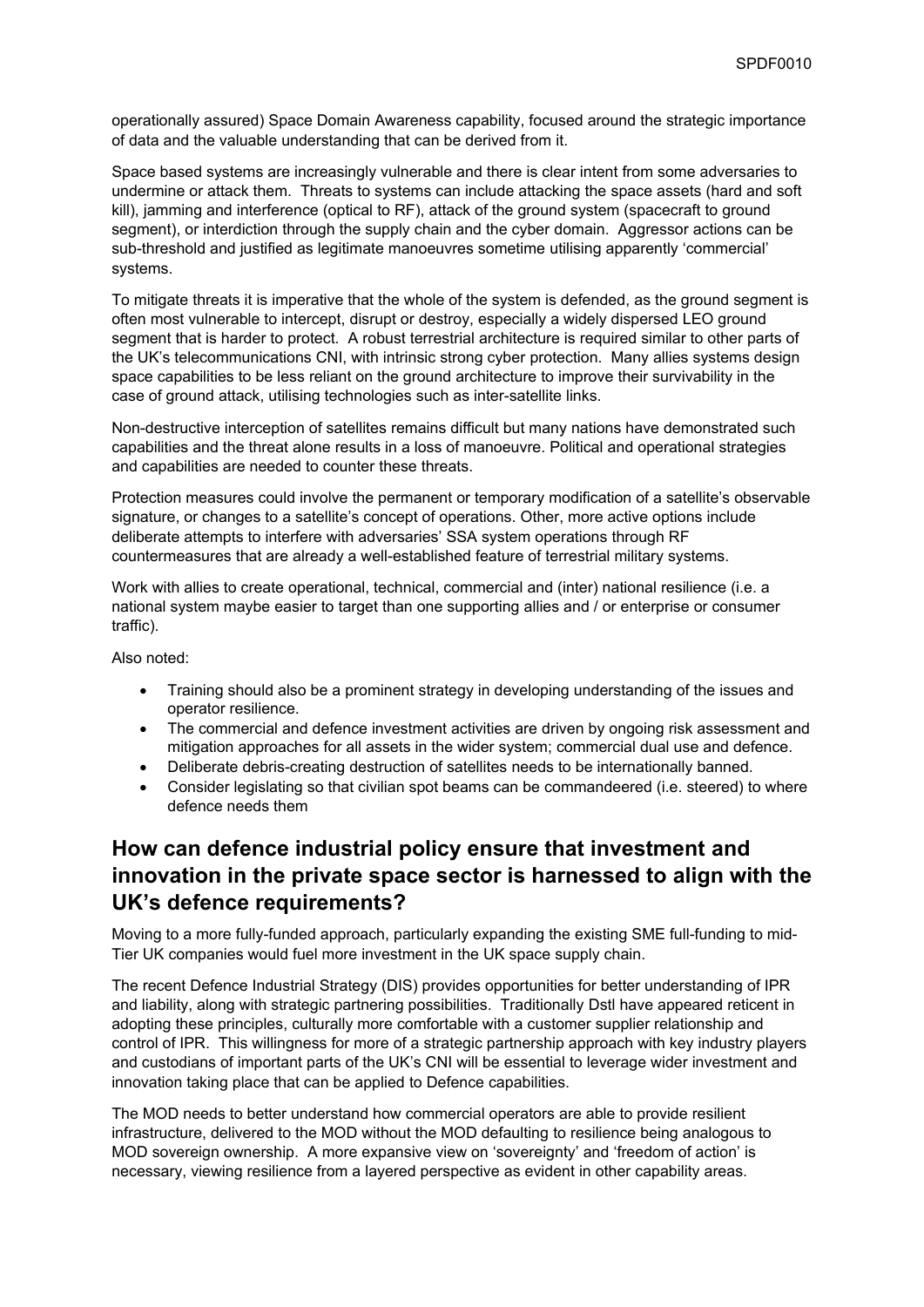Procurement agencies need to evaluate the strategic and economic value of UK purchasing to the taxpayer. A government body to lead in the specification and procurement of the UK's civilian and military systems could take advantage of synergies. While military, civil and commercial needs can differ, the private space sector needs better briefings in order to offer effective solutions that could benefit all users.

Spend at least the equivalent of peer nations; more if the UK wants to gain advantage in the sector.

The UK should consider direct investment to ensure UK access to unique capabilities or to accelerate the availability of products/services that meet clear near-term needs. Directly investing in targeted opportunities provides capital and also creates confidence for investors, strategic partners, and customers.

# **Have recent machinery of government changes ensured a joinedup and coherent approach to defence space policy both across Whitehall and within the MoD? What further improvements could be made?**

The governance seems to provide what was lacking previously in terms of an overall UK space approach. However, there is still a perception that there are two main agendas between the MOD and non-MOD (BEIS, UKSA, DfT) which could lead to divergence in the UK space strategic intent and capability. As the strategy and governance mature there needs to be oversight to ensure 'UK as a whole' benefits are realised.

The release of the National Space Strategy would be seen as the most important piece of tangible progress towards a clear policy.

# **What should be the priorities of the new Space Command, and how will its structures facilitate integration across all military domains and co-operation with commercial space operations?**

UNDERSTAND, ENABLE, PROTECT – across all space capabilities. But in concert with others (UK agencies and allies) noting the attack vectors for the ground segment. Building around the existing UK capability and growing linkages with allies and wider UK Defence.

It must be seen as a joint command and understand the wider user and provider community (military and commercial) and how operating the battlespace / domain enables and concerns them. It remains unclear how the responsibilities will mature between Space Command, Strategic Command and the Centre and exactly the portents for co-operation with the commercial space sector. We are concerned to see the sector chasing those who have influence, if not necessarily the funding, and hence risk a period of unhelpful confusion. There are analogies to the early years of the cyber journey with Defence and historic lessons should be re-examined. Communications and ISR are fundamentally capabilities space contributes to – (the "digital backbone") but a fledgling space command (and even a fully mature one) should not lead these functions. Strategic Command and enabling organisations need to set the demand on space, and integrate these capabilities for wider defence purposes. Space Command could in time deliver and operate the space elements for and on behalf of Stratcom and enable the Front Line Commands. Strategic Command and enabling organisations need to set the requirements on "space" and integrate those capabilities for wider defence purposes. This includes clarifying with the Defence Solutions Centre exactly what we mean by Space ISR and satellite communications.

There is strong hope that Space command grows rapidly in experience so that it can support delivery of space domain capability, be the intelligent customer and operator of UK military space. Strategies to help Space Command's accelerated development should be encouraged. Rapid, modest (but growing) real-world programmes will help to develop that capability and flush out conflicts.